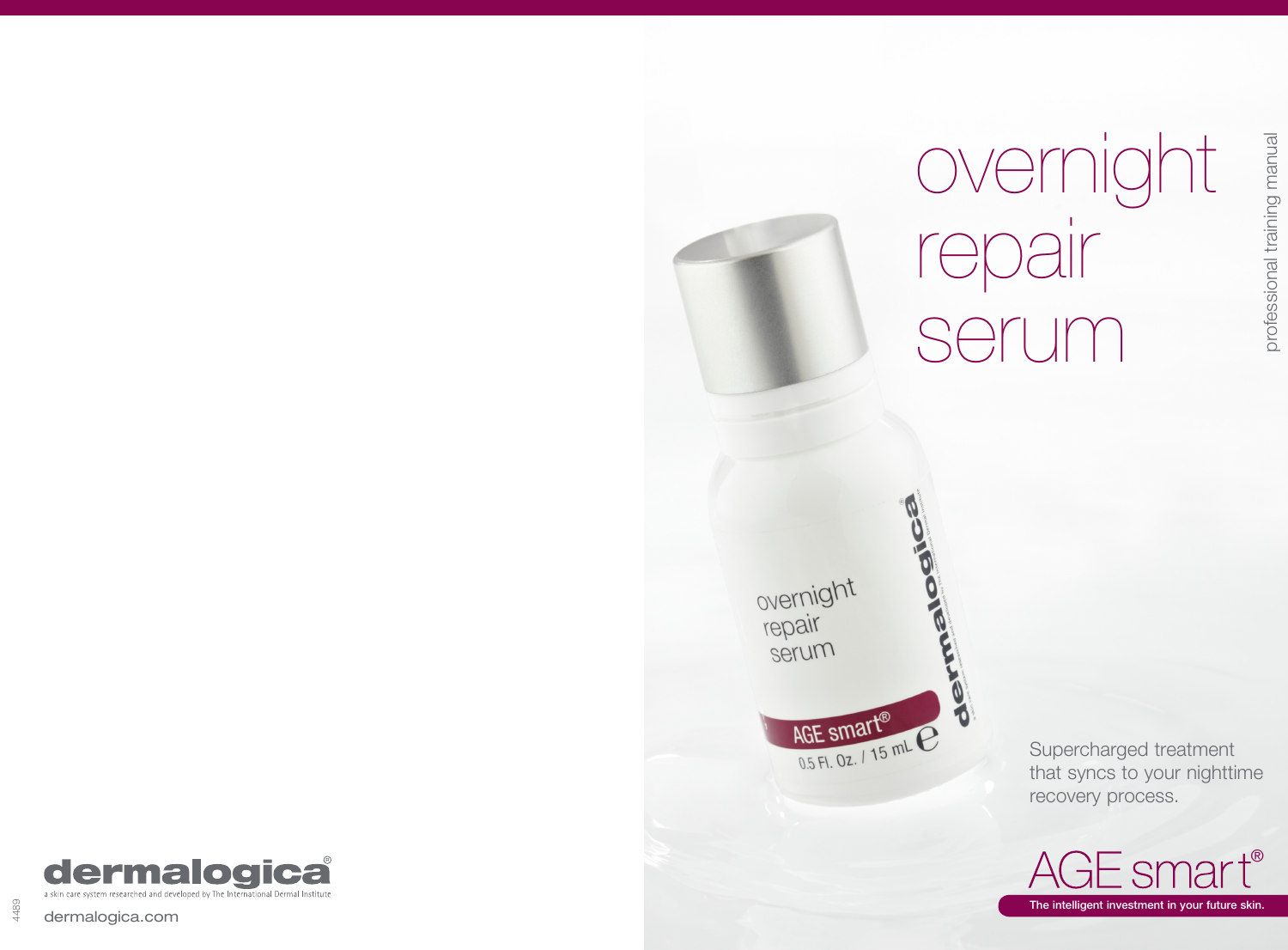# overnight repair serum

training manual

# table of contents

| introduction                                        | 2  |
|-----------------------------------------------------|----|
| factors that influence nighttime skin repair        | 3  |
| skin aging, GAGs and MMPs                           | 5  |
| introducing overnight repair serum                  |    |
| how overnight repair serum works                    | 8  |
| educating your clients about overnight repair serum | 9  |
| how to use overnight repair serum                   |    |
| benefits/top retailing points                       | 12 |
| product details                                     | 13 |
| acupoints to teach your clients                     | 15 |
| questions and answers                               |    |
|                                                     |    |

overnight repair Serum

AGE smart

professional.dermalogica.com

1-800-831-5150 in the USA 1535 Beachey Place, Carson, CA 90746 USA London KT22 8JB United Kingdom

Dermalogica, 2011 ©

No portion of this manual, or any of the parts thereof, may be duplicated in any format without prior written permission from Dermalogica.

# introduction

# introduction

Our skin is a dynamic organ that changes not only with the seasons and environment, but also exhibits fluctuations in physiology from day to night. We call these distinct shifts in biological activity circadian (24-hour) rhythms. While some rhythms are very distinct, others are less understood. Two of the most noted circadian rhythms are:

1. sebum excretion

2. Trans-Epidermal Water Loss (TEWL).

Our skin excretes the most sebum at midday, which coincides with the least amount of TEWL. This is to be expected as TEWL is an indicator of skin barrier function; the less TEWL, the more effective the barrier of the epidermis is (due to the excess sebum). Skin temperature and pH also fluctuate from day to night; our skin's temperature peaks in the evening when its pH is the lowest. Overall, these studies indicate that skin excretes less sebum, loses more water, is hotter and more acidic during the nighttime than during the day.

The combination of these factors indicates that skin is likely to be drier and perhaps more vulnerable to irritation at night. This may explain why some individuals complain of "nighttime itch" or "flare-ups" of inflammatory skin conditions at night.<sup>1</sup>

At The International Dermal Institute, we have been researching how we can capitalize on these circadian rhythms, and how we can use the increase in skin temperature and diminished barrier properties observed at night to our advantage when nourishing and conditioning skin at the same time.

1. Reference: Skin & Aging.com; Night Skin by Amy Derick MD, May 01, 2009, Vol 17:5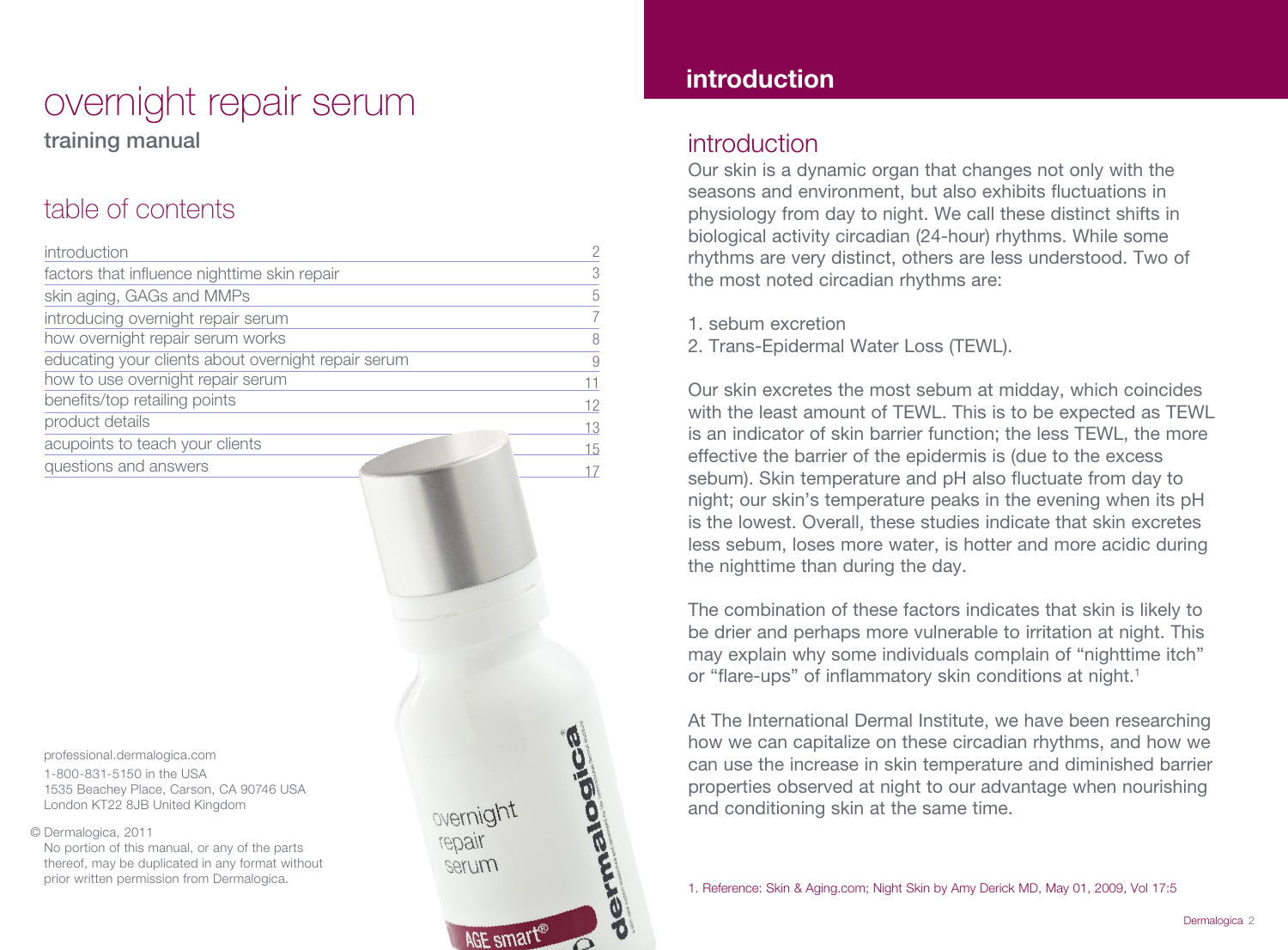Many scientists believe that skin repairs itself more at night and that cell renewal, $2$  a critical aspect of the skin repair process, is enhanced in the evening. When considering this theory, there are three different considerations that one must take into account: physiological, environmental and behaviorial factors.

We have already addressed basic physiological process (i.e., pH, TEWL, sebum excretion, temperature) on page 2. From the environmental and behavioral perspective we need to consider the mere absence of UV light, as well as reduced exposure to environmental pollutants and extreme temperatures at night compared to daytime.

Moreover, clients may wear make-up, smoke tobacco, drink alcohol or engage in other behavioral activities that stress the skin more when they are awake. At night when clients are sleeping, skin gets a reprieve from the trauma of the day, and the body's continuous repair processes get a chance to catch-up with the damage caused throughout their waking hours.

We must also consider the ingredients in the products used at night; ideally we want to maximize their impact on the skin, which could vary with day or nighttime application. Different ingredients have been studied and optimal application time has been determined. We have heard repeatedly about the preference for applying Retinol at night. This is to ensure the Retinol molecule is not degraded by UV light.

Antioxidants are another group of ingredients that we should consider here. While morning application of antioxidants is excellent for thwarting free radical exposure due to daylight exposure, the antioxidants may be quickly depleted. When applied at night, a reservoir phenomenon occurs, allowing the skin to store the antioxidants for use later on. Nighttime application of antioxidants helps replace antioxidants depleted during the day and refills the reservoir for the following day. Nighttime also affords us a longer opportunity to hydrate skin and reinforce the protective barrier layer. Often the most effective formula for this would not wear well (due to added sheen) under make-up or sunscreen that is typically used in the daytime.

<sup>2.</sup> Prevention July 2006; Beauty Sleep by Janet Kinosian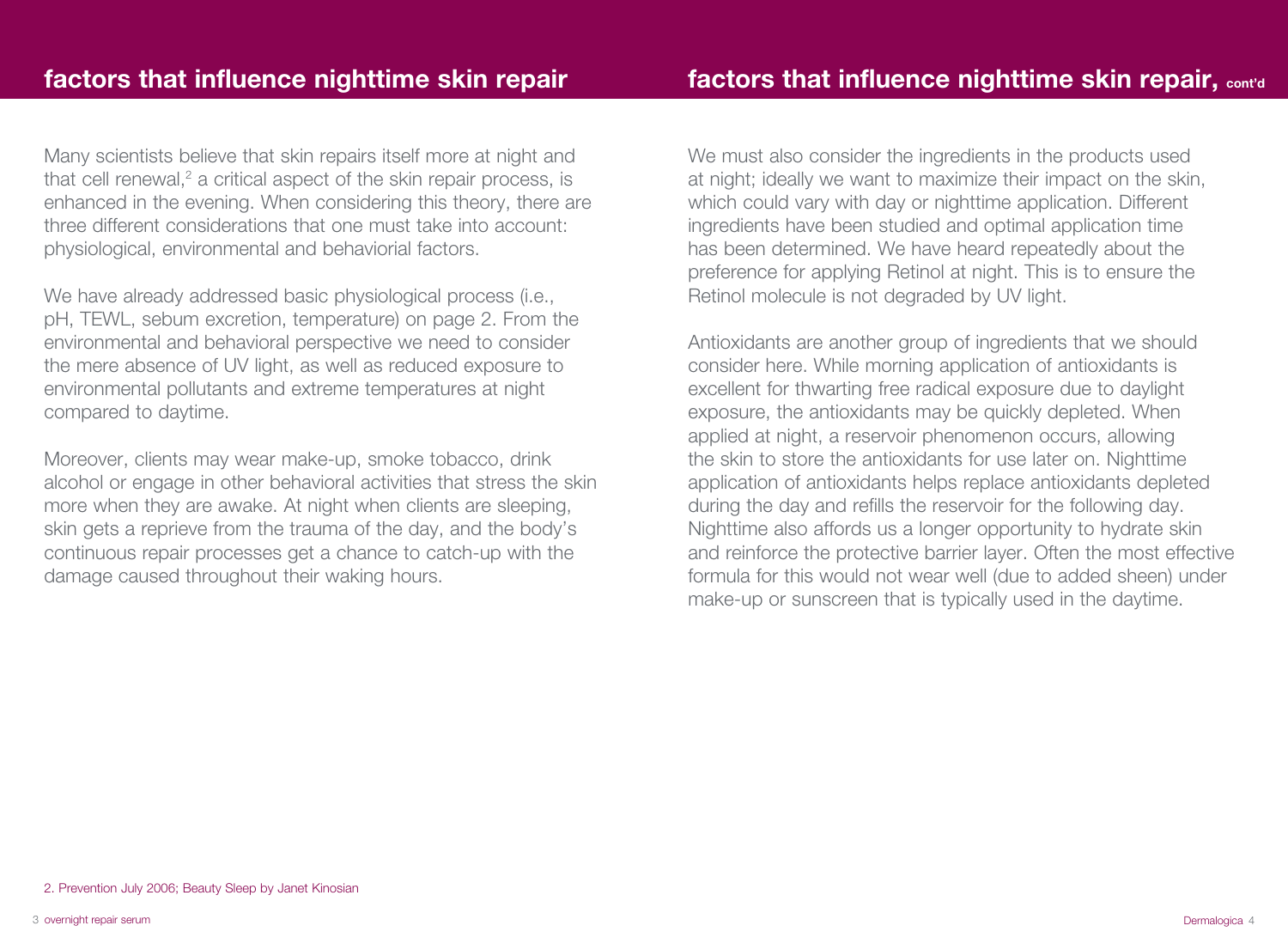We know that wrinkles/fine lines and dehydration are the biggest concerns for most people. Years of UV exposure contributes to photoaging which is combined with natural physiological (intrinsic) aging of skin. Beginning in our third decade, Matrix MetalloProteinase enzymes (MMPs) begin degrading our structural collagen and elastin; this is associated with a decline in new collagen synthesis, resulting in wrinkles and sagging skin. This is also accompanied with a decline in the glycosaminoglycan (GAG) Hyaluronic Acid that is found in the cellular matrix of the dermis. Hyaluronic Acid can hold a thousand times its weight in water, which helps keep skin tissues well hydrated. The water content of the dermis is directly correlated to the amount of Hyaluronic Acid in the tissue: The water-logged GAGs surround the dermal proteins (elastin and collagen fibers), helping to maintain their pliability and elasticity.

As we age, the amount of Hyaluronic Acid in our dermis declines. The most significant decline occurs around our fifth decade. which also coincides with a deterioration of the mechanical properties (such as elasticity) of skin. If we want to increase the moisture content of skin, then we must increase the concentration of Hyaluronic Acid as well as the length of time that it is present. This means that we must slow the activity of the MMP hyaluronidase, an enzyme responsible for degradation of Hyaluronic Acid and use active agents that can stimulate production of new Hyaluronic Acid.

In addition to the GAG content that helps maintain water content in our skin, we must also consider lipid barrier layer in the stratum corneum. This lipid layer helps reduce Trans Epidermal Water Loss (TEWL) from skin and helps keep environmental chemicals from penetrating. Exposure to external agents that compromise this barrier layer allow chemicals from the environment to penetrate, and ultimately irritate, our skin. It is a generally accepted fact that a sensitized skin condition may indeed result from a compromised barrier layer. When the barrier layer is compromised or removed from our skin, we lose moisture from the deeper layers leading to a dehydrated skin condition. This is why we usually see sensitized skin accompanied by dehydration. As we age, our skin's ability to replenish these barrier lipids declines. Other factors also influence these lipids such as stress, the environment, disease, diet, hormones, etc.

Ideally, in order to restore the integrity and health of skin, especially in photoaged skin, it is important to address all of the issues noted above. We need to use water attracting humectants, skin softening emollients, lipid barrier reinforcements and collagen-stimulating peptides. And, in order to optimize treatment of the skin, we need to capitalize on the skin's natural circadian rhythms and infuse the skin with a super-concentrated dose of nourishing and conditioning agents.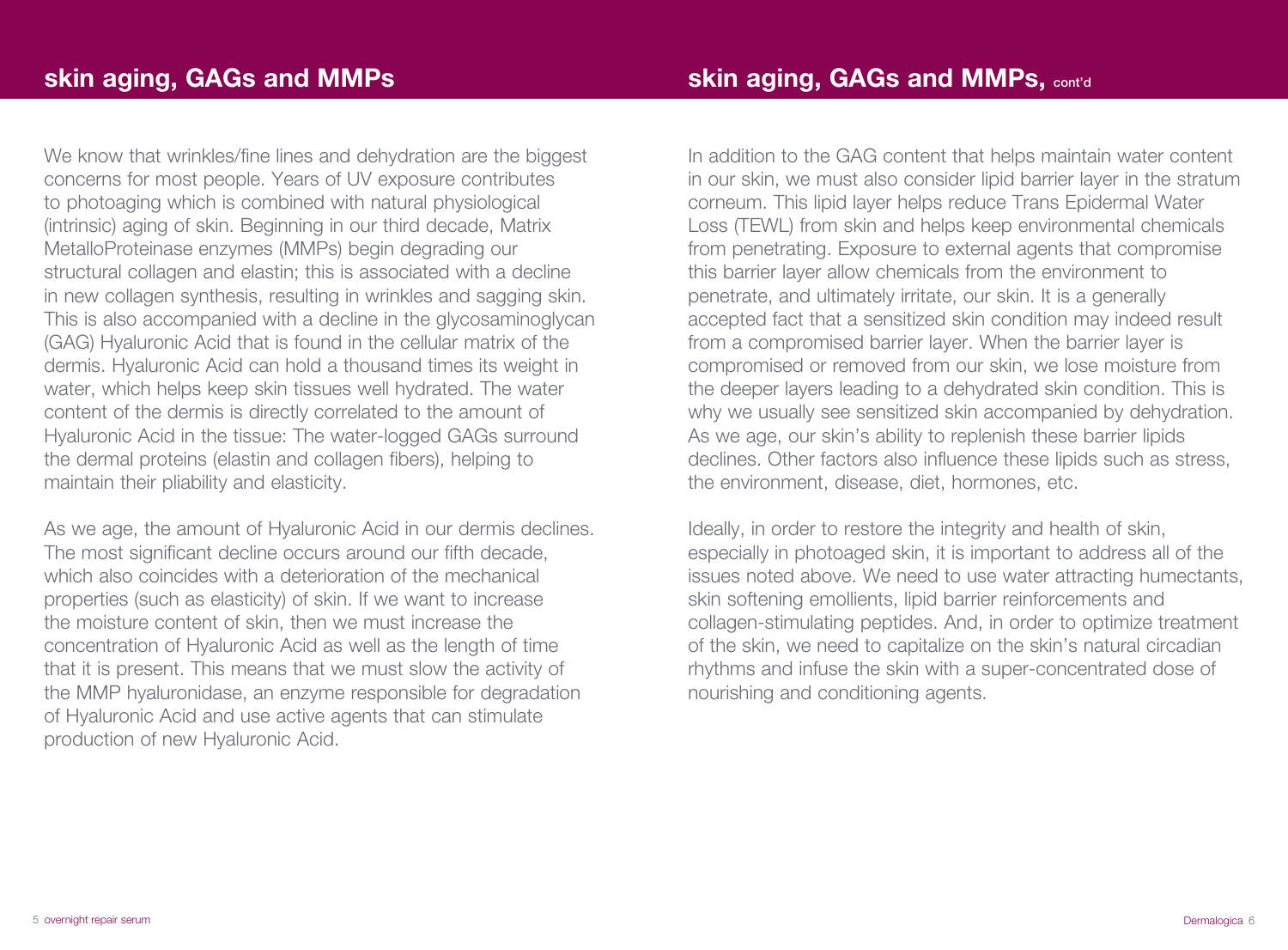New Overnight Repair Serum, researched and developed by The International Dermal Institute for the skin health experts at Dermalogica, is a technologically advanced treatment serum that deeply nourishes skin overnight and gives lackluster skin a fresh, dewy appearance. This nourishing treatment serum works as you sleep, helping to repair skin tissue and provide cell nourishment and protection while scavenging free radicals (ROS) that assault the skin and lead to premature aging. It helps reinforce protective barrier lipids while controlling MMPs and fortifying much needed collagen in the deeper layers of the skin.

The essential oil-based peptide enriched serum stimulates collagen to help firm skin and fight signs of aging while stimulating production of the skin's most powerful moisture magnet, Hyaluronic Acid. Antioxidant-rich Argan Oil and Brown Seaweed help fight free radicals (ROS) and control enzymes (MMPs) that degrade skin as a result of UV exposure, while restoring the protective barrier lipid layer. Vitamin C-enriched Rosehip Seed Oil contributes to this protective barrier while a natural Rose retinoid helps reduce the appearance of aging skin.

| skin issue                                                         | cause                                                                                                                                                 | overnight repair serum                                                                                                                                                                                                    |
|--------------------------------------------------------------------|-------------------------------------------------------------------------------------------------------------------------------------------------------|---------------------------------------------------------------------------------------------------------------------------------------------------------------------------------------------------------------------------|
| Sagging skin, fine<br>lines and wrinkles                           | Photoaging (skin<br>damage from UV light)<br>breaks down collagen<br>and elastin, weakening<br>skin and causing cross-<br>linking of collagen fibers. | Palmitoyl Tripeptide-38, Alaria<br>Extract (Brown Seaweed), and<br>Rose Hip Seed Oil stimulate<br>collagen and Hyaluronic Acid<br>biosynthesis, increasing dermal<br>strength and hydrating skin,<br>increasing firmness. |
| Dry, dehydrated skin                                               | A compromised or<br>damaged lipid barrier<br>layer allows critical<br>moisture to escape.                                                             | Argan Oil, rich in antioxidant<br>vitamins A, C and E and<br>essential fatty acids help<br>restore skin's barrier layer,<br>trapping in moisture.                                                                         |
| Dull, lackluster skin and Slowed cell renewal<br>hyperpigmentation | and turnover due to the<br>natural aging process and<br>environmental assaults<br>(UV) that stimulate<br>pigment formation.                           | Rose Hip Seed Oil, rich in<br>retinoic acid and Vitamin C.<br>stimulates cell renewal and<br>turnover, helps minimize<br>hyperpigmentation and<br>increases skin luminosity.                                              |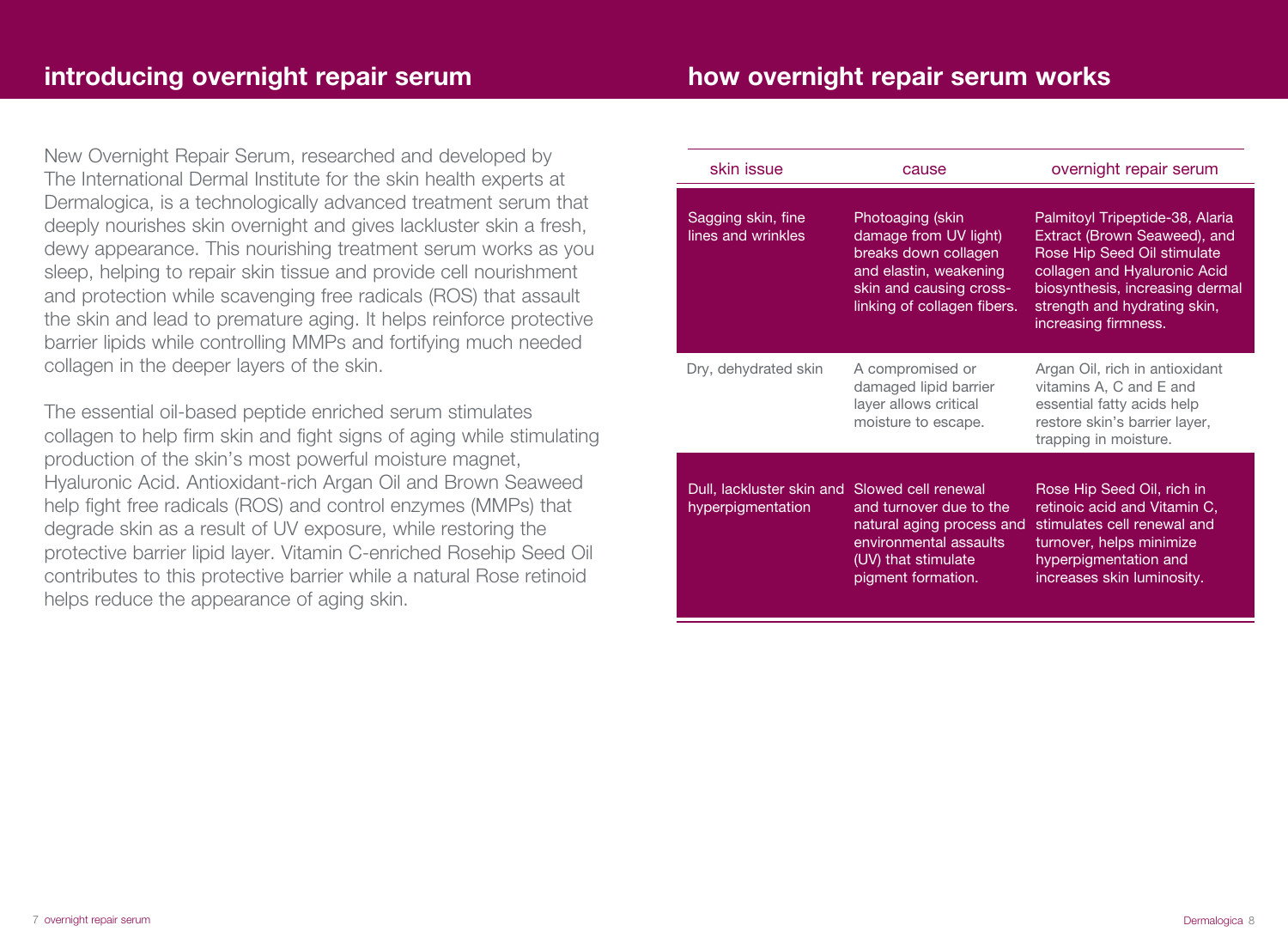Over the years, much emphasis has been placed on the removal of oils from skin care products, as some oils are known to be comedogenic (will clog pores), or to contribute to the clogging of pores. This has unfortunately led to a misunderstanding that all oils are bad for skin, and has led clients to believe they should request oil-free skin care products for their skin care routine. As such, clients may be reticent to incorporating Overnight Repair Serum into their skin care routine. It is for this reason that you must help educate your clients on the difference between comedogenic oils and non-comedogenic oils.

Oil is a general term used to describe a lipid or fatty substance that is a liquid at room temperature (this includes everything from Mineral Oil to Seed and Essential Oils) and is not soluble (cannot be dissolved) in water. Think back to the principle of like attracting like. To remove oil from the skin, an oil-based product must be applied to the skin to encapsulate and lift the oil from the skin. This is the concept of PreCleanse, the oil-based cleanser that is the first step of the Dermalogica Double Cleanse.

Mineral Oil is a common, inexpensive ingredient found in skin care products and cosmetics. However, it is a known comedogenic and many skin care professionals advise against the use of any product containing Mineral Oil, especially if a client is breakout-prone. Because it is a known comedogenic, Dermalogica has never used Mineral Oil in any of its formulas.

Keep in mind, however, that not all oils are bad for skin! The natural oils found in skin provide barrier protection, helping to maintain hydration levels in the deeper layers of the skin, while helping to keep environmental pollutants from penetrating skin. Numerous factors (i.e. age, products used on skin, etc.) contribute to the depletion of the natural oils from our skin, making it important to replenish them. Overnight Repair Serum contains non-clogging oils (Sunflower Seed Oil, Carrot Seed Oil) that can help replace critical skin lipids that decline as we age. Without these critical oils, skin can appear dull, lackluster and can experience extreme dryness that can trigger sensitivity and premature aging.

Essential oils are also derived from plants, however, they are lightweight and readily vaporize. They do not leave an oily residue on the skin. The essential oils used in Overnight Repair Serum are extremely lightweight and will readily absorb into skin without leaving behind a greasy, slick residue. Encourage clients to experience lightweight, nourishing and fast-absorbing Overnight Repair Serum at Skin Bar®.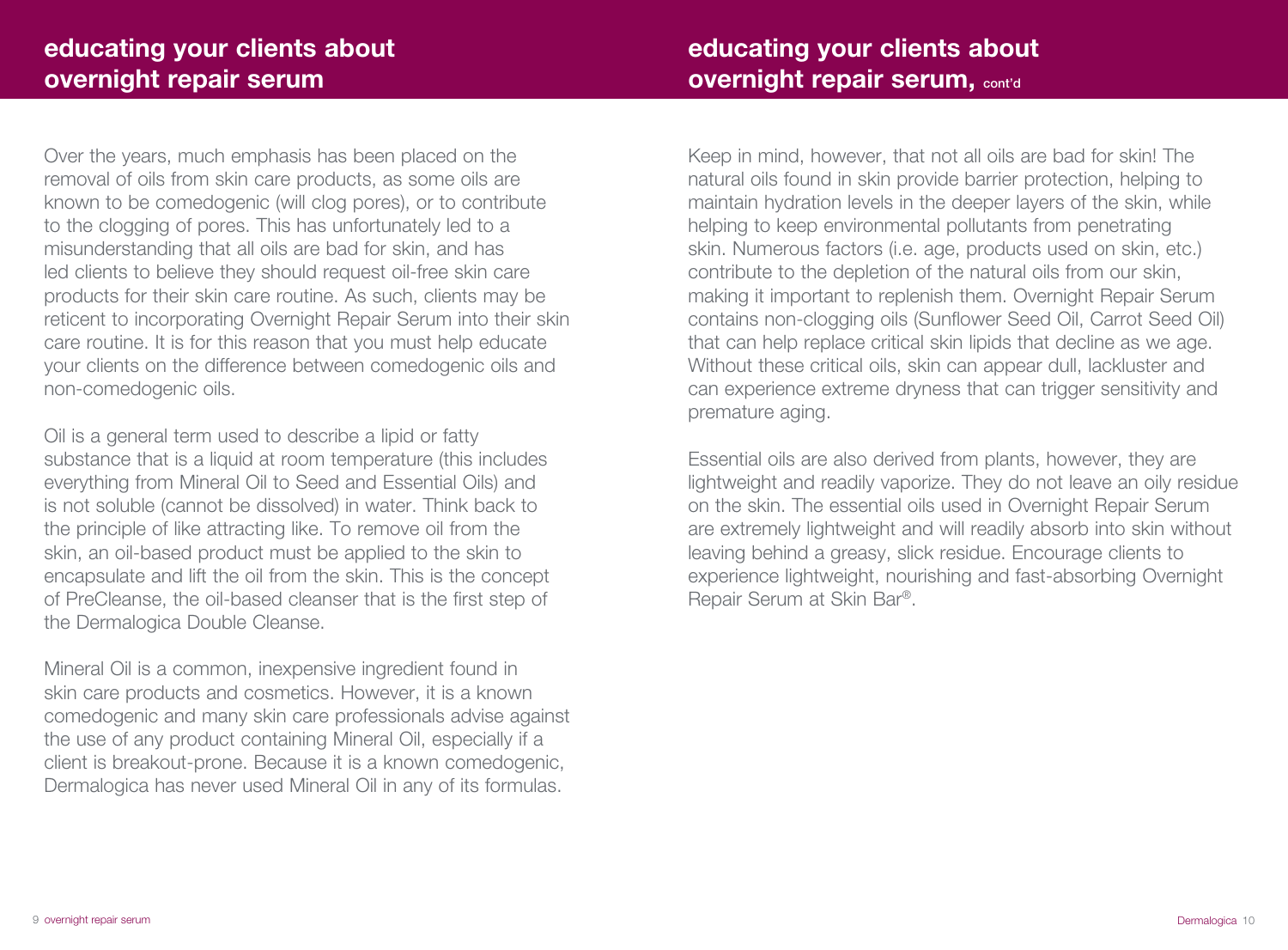# how to use overnight repair serum

Overnight Repair Serum should be applied at night after cleansing. Press 4 to 6 drops directly into skin, or mix with your prescribed Dermalogica Moisturizer then press into skin.

Follow this AGE Smart® step-by-step when outlining a regimen for your clients:

Lather Skin Resurfacing Cleanser in wet hands and apply to dampened face and throat, avoiding the eye area. Rinse thoroughly with warm water. Spritz Antioxidant HydraMist over face and neck with eyes closed. Dispense a small amount of MAP-15 Regenerator® onto fingertip and blend into skin on areas where signs of aging are prominent, such as the eye and mouth areas, until product melts into the skin. Smooth and pat Age Reversal Eye Complex around the eye area. Follow with an application of 4-6 drops of Overnight Repair Serum, either applied directly to skin or mixed with the prescribed Dermalogica Moisturizer.

### When using with Power Rich<sup>™</sup>:

At night, apply after cleansing and let absorb for one minute. Follow with your application of Power Rich™.

Boost the revitalizing power of Overnight Repair Serum when you teach your clients acupoint movements! Refer to page 15 and 16 for a step-by-step.

# benefits/top retailing points

- Synchronizes with nighttime circadian rhythms to enhance skin nourishment, recovery, cell renewal and hydration levels. •
- Serum function delivers a quicker, more effective penetration of actives to address skin care issues.
- Increases dermal strength. •
- Boosts skin luminosity while you sleep. •

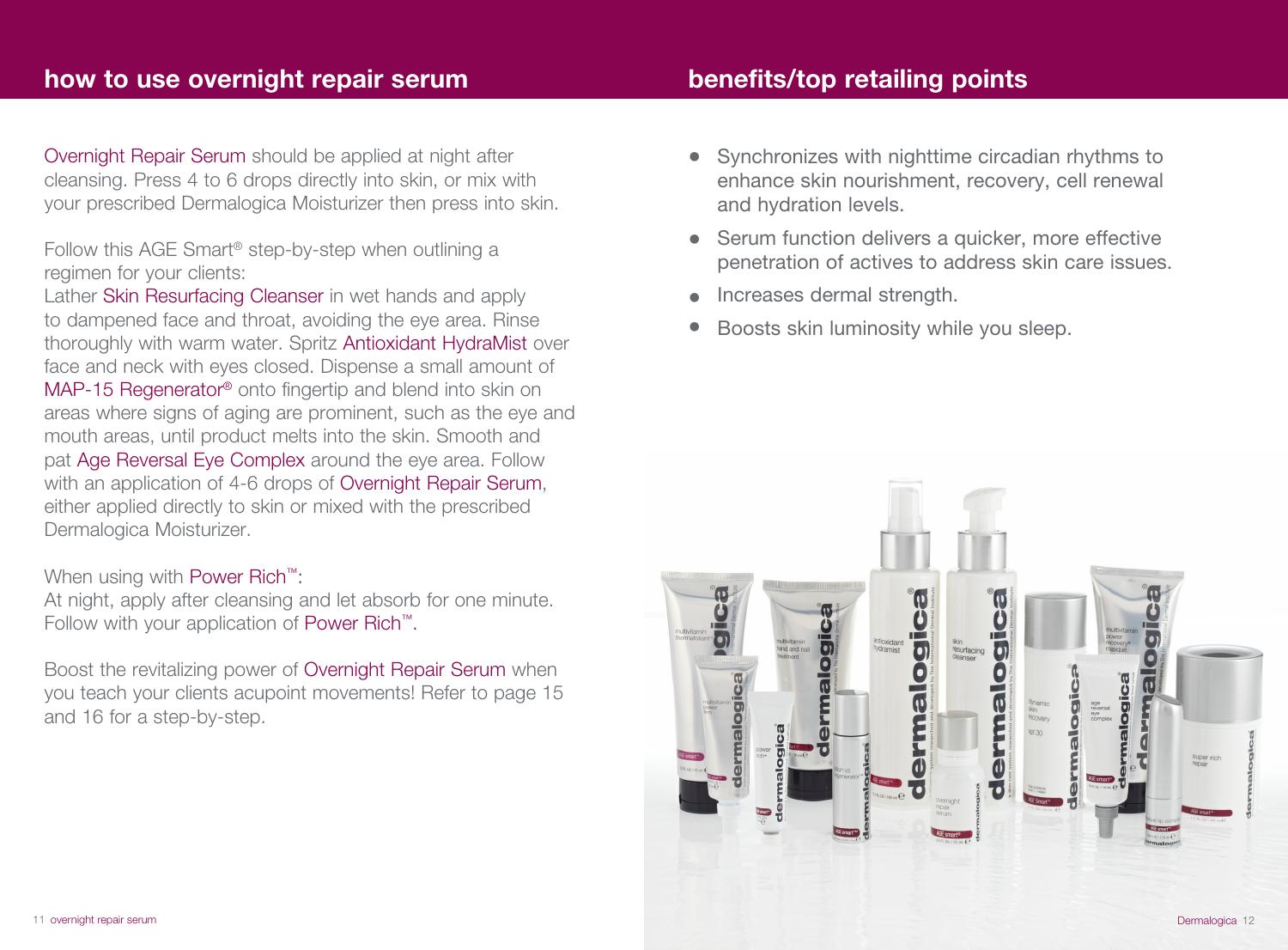

Mature or prematurely-aging skin.

#### skin condition



Maximize nighttime skin repair to help minimize fine lines and increase luminosity. Press directly into skin or blend into your moisturizer for dramatic age-fighting benefits: our supercharged peptide serum helps stimulate collagen production to help firm and renew resilience while Argan and Rose oils revitalize lackluster skin and smooth away fine lines.



Skin Resurfacing Cleanser MultiVitamin Power Recovery® Masque Power Rich™



After cleansing, smooth 4 to 6 drops into skin or blend with your nighttime treatment cream for dramatic age-fighting benefits and a refreshed appearance.



#### Argan Oil

Derived from the Argania Spinosa fruit, Argan Oil rapidly penetrates skin without leaving a greasy feel. It is an excellent source of antioxidants and flavonoids that inhibit MMP enzymes from degrading collagen and elastin. Provides an enriched source of fatty acids, plant sterols, Vitamin E and Ferulic Acid to protect skin while reinforcing barrier lipid layer.

#### Rosa Moschata Seed Oil (Rosehip Seed Oil) and Rose Oil

Antioxidant rich oils from the Rose Hip and flower provide an excellent source of Vitamin C and essential fatty acids to reinforce the barrier lipid layer, while protecting skin and enhancing luminosity. Contains Retinoic Acid, the active form of Vitamin A, that improves appearance of aging skin.

# product details product details, cont'd



#### Alaria Esculenta

A brown edible seaweed harvested in the British Isles that is a rich source of essential fatty acids and plant sterols to help reinforce the skin's barrier lipid layer. Contains powerful antioxidants and vitamins A, B, C and E to nourish skin tissues while stimulating collagen and Hyaluronic Acid formation.

#### Palmitoyl tripeptide-38

A designer peptide, comprised of the amino acids Lysine and Methionine, that stimulates collagen and Hyaluronic Acid synthesis to strengthen the dermis and reduce the signs of skin aging. Stimulates both collagen I and collagen IV, two critical types of collagen for improving strength and reinforcing the critical dermal-epidermal-junction (DEJ) proteins.

#### Helianthus Annuus (Sunflower Seed) Oil

An excellent source of ceramides, a critical component of the barrier lipid layer.

#### Carrot Seed Oil

A nourishing, antioxidant-rich oil that helps firm and rejuvenate skin while improving elasticity. Excellent for dry skin, eczema and dermatitis.

#### Jasmine Oil

A highly fragrant essential oil with skin softening properties that helps condition dry, alipoid skin. A rich source of fragrant Jasmine esters provide a calming effect to the psyche while soothing distressed skin.

#### Rosmarinus (Rosemary) Leaf Extract, Murraya (Curry) Leaf Oil, Cinnamomum Leaf Oil and Sesamum (Sesame) oils

Provides antimicrobial (preservative) properties to the serum.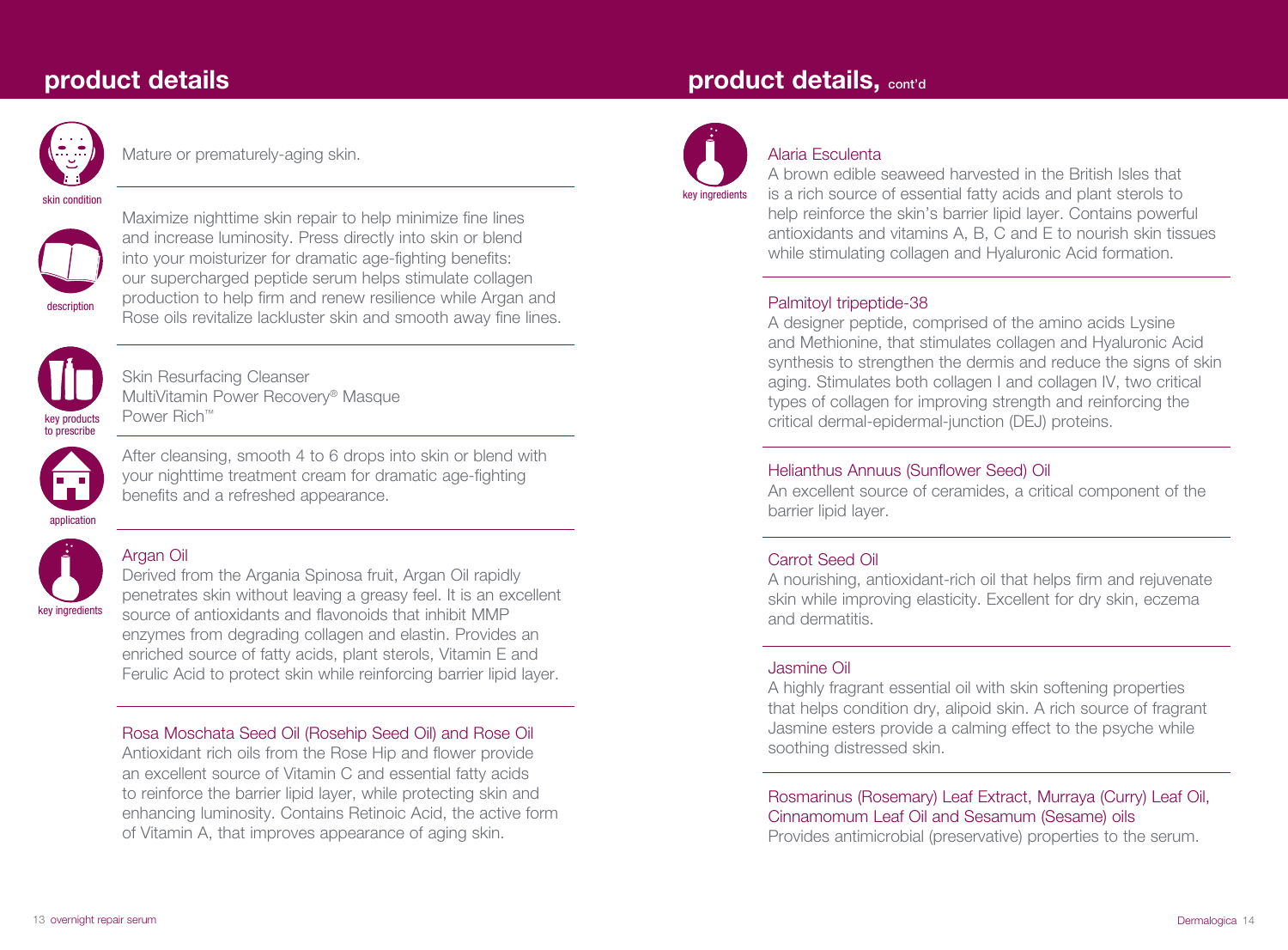Teach your clients these simple acupressure points (acupoints) to perform on their own skin at home, before bedtime, with Overnight Repair Serum. Acupressure has a multitude of skin and health benefits from improving balance, increasing circulation and stimulating the skin's immune system. You may also incorporate these acupoint steps into your Dermalogica professional AGE Smart® treatments to help introduce clients to Overnight Repair Serum, and to teach them about the importance of a nighttime skin care regimen.

Start by pressing 4-6 drops of Overnight Repair Serum onto the skin and smooth outward with light finger strokes.



acupoint 1: Press on the temples (the depression between the hairline and eyebrow) with the middle fingers. This helps with headaches and relaxation.

acupoint 2: Press underneath the eye on top of the cheek bone (approximately one inch under the eyes). This helps improve eye clarity.

acupoint 3: Press on the inner eye sockets (the corner of the eyes). This helps relieve sinus pressure, headaches, pain and swelling around the eye area.







acupoint 5: Press on the middle of the forehead between the eyebrows (third eye). This helps calm the mind.



acupoint 6: Press on the corners of the mouth. This helps rejuvenate the face and tone facial muscles.



acupoint 7: Press on the center of the crease between the end of the nose and the top of the lip. This helps calm the spirit.

acupoint 8: Press on the center of the crease between the lower lip and the chin. This helps with hormonal balance.